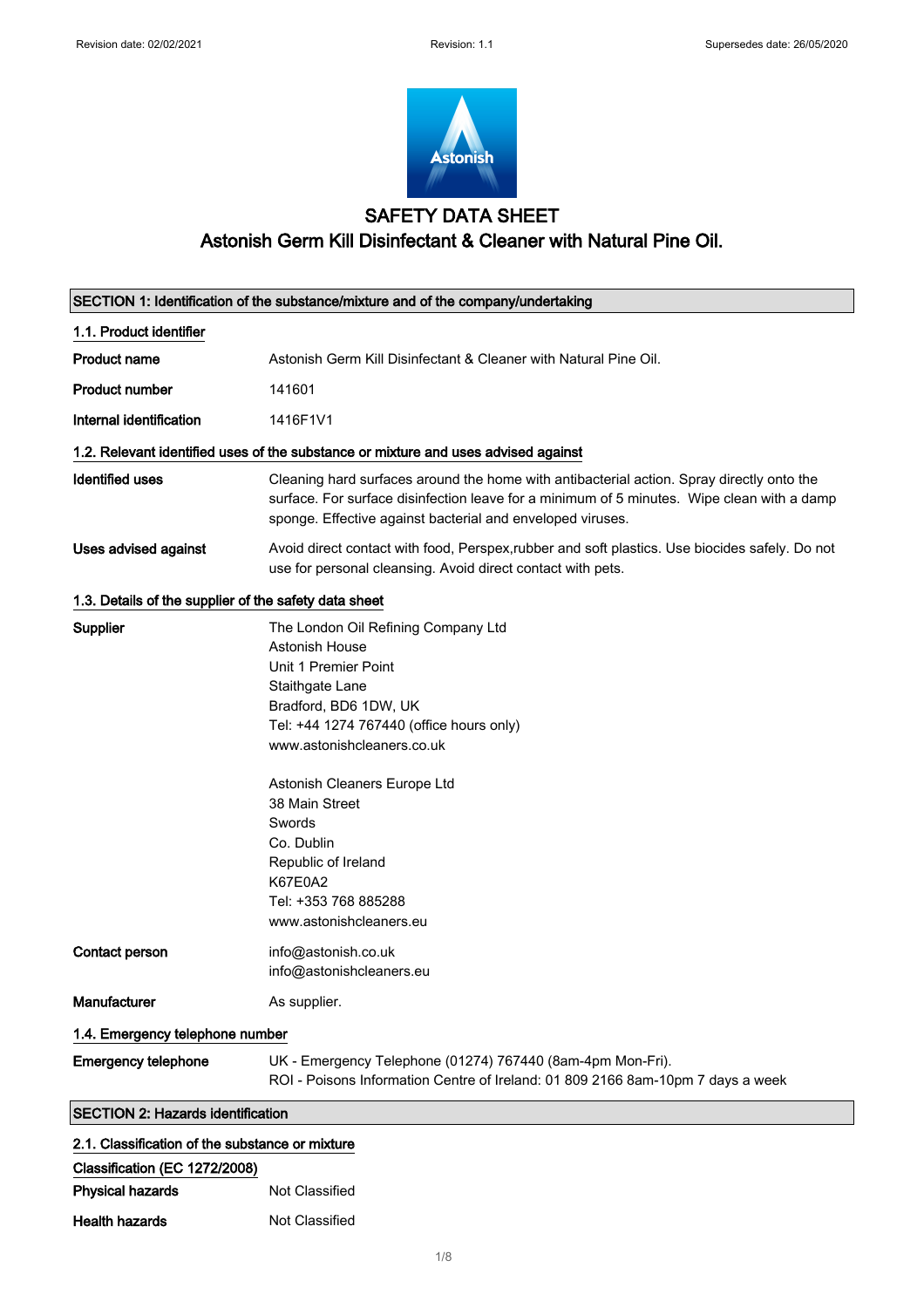| <b>Environmental hazards</b>    | Aquatic Chronic 3 - H412                                                                                                                           |
|---------------------------------|----------------------------------------------------------------------------------------------------------------------------------------------------|
| 2.2. Label elements             |                                                                                                                                                    |
| <b>Hazard statements</b>        | H412 Harmful to aquatic life with long lasting effects.                                                                                            |
| <b>Precautionary statements</b> | P <sub>102</sub> Keep out of reach of children.<br>P103 Read label before use.<br>P273 Avoid release to the environment.                           |
| <b>Additional Labelling</b>     | None                                                                                                                                               |
| <b>Biocide Labelling</b>        | Contains active substance: Quaternary ammonium compounds, benzyl (C12 - C16) alkyl<br>dimethyl, chlorides                                          |
| Detergent labelling             | $\leq$ 5% cationic surfactants, $\leq$ 5% disinfectants, $\leq$ 5% EDTA and salts thereof, $\leq$ 5% non-ionic<br>surfactants, $\leq 5\%$ perfumes |

#### 2.3. Other hazards

None

|  | <b>SECTION 3: Composition/information on ingredients</b> |
|--|----------------------------------------------------------|
|--|----------------------------------------------------------|

| 3.2. Mixtures                                                                                                                            |                          |          |
|------------------------------------------------------------------------------------------------------------------------------------------|--------------------------|----------|
| <b>Butyl Diglycol</b>                                                                                                                    |                          | $1 - 5%$ |
| CAS number: 112-34-5                                                                                                                     | EC number: 203-961-6     |          |
| Classification<br>Eye Irrit. 2 - H319                                                                                                    |                          |          |
| tetrasodium ethylene diamine tetraacetate                                                                                                |                          | 1%       |
| CAS number: 64-02-8                                                                                                                      | EC number: 200-573-9     |          |
| Classification<br>Acute Tox. 4 - H302<br>Acute Tox. 4 - H332<br>Eye Dam. 1 - H318<br>STOT RE 2 - H373                                    |                          |          |
| Quaternary ammonium compounds, benzyl (C12 - C16) alkyl<br>dimethyl, chlorides                                                           |                          | 1%       |
| CAS number: 68424-85-1                                                                                                                   | EC number: 270-325-2     |          |
| M factor (Acute) = $10$                                                                                                                  | M factor (Chronic) = $1$ |          |
| Classification<br>Acute Tox. 4 - H302<br>Skin Corr. 1B - H314<br>Eye Dam. 1 - H318<br>Aquatic Acute 1 - H400<br>Aquatic Chronic 1 - H410 |                          |          |

The Full Text for all R-Phrases and Hazard Statements are Displayed in Section 16.

#### SECTION 4: First aid measures

#### 4.1. Description of first aid measures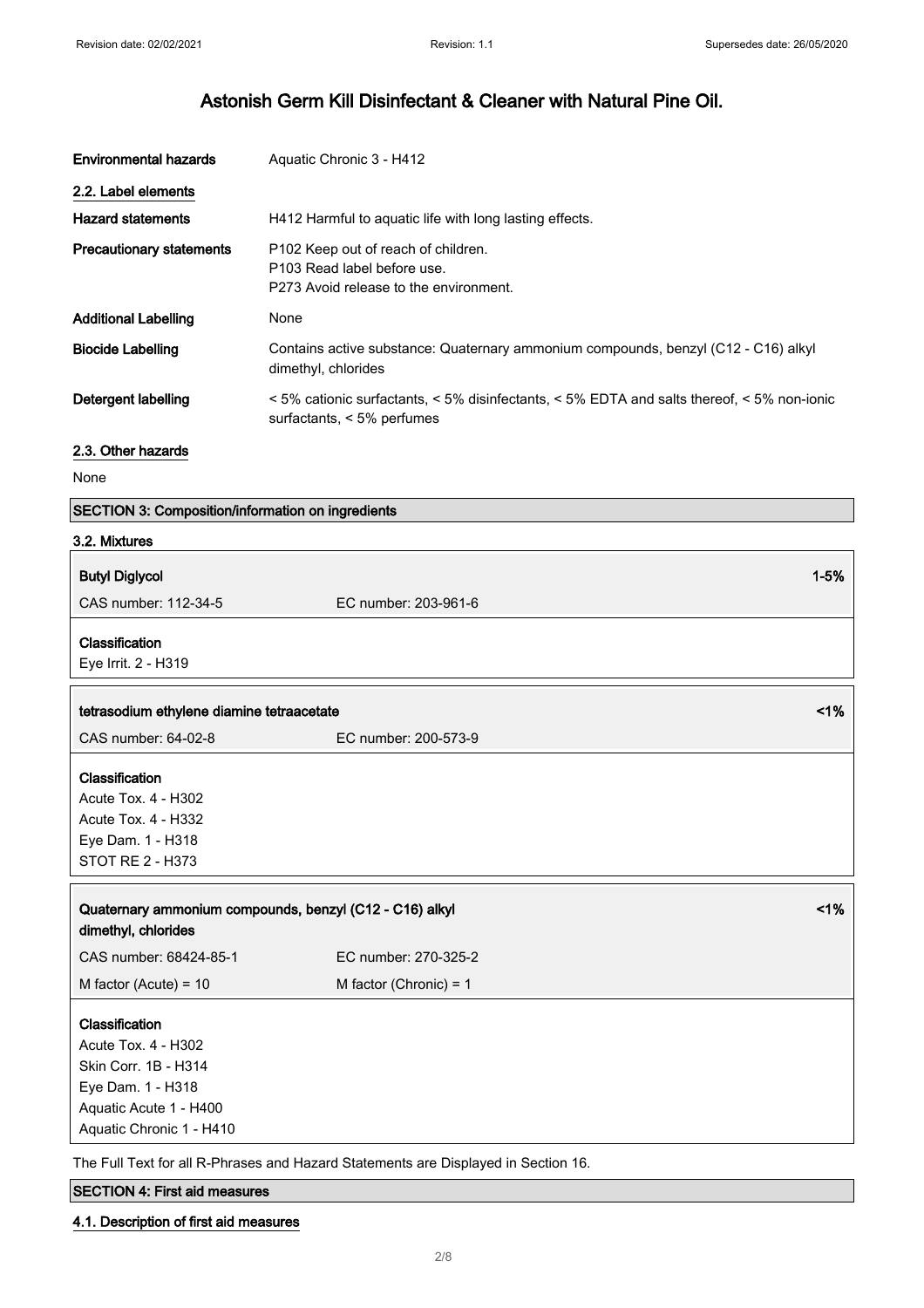| Inhalation                                                 | Remove exposure and give water to drink if mouth irritation experienced. Seek medical advice<br>if recovery not rapid.                                                                                                                  |  |
|------------------------------------------------------------|-----------------------------------------------------------------------------------------------------------------------------------------------------------------------------------------------------------------------------------------|--|
| Ingestion                                                  | Drink water. If symptoms persist seek medical advice.                                                                                                                                                                                   |  |
| <b>Skin contact</b>                                        | Rinse affected area with water.                                                                                                                                                                                                         |  |
| Eye contact                                                | Rinse thoroughly with water for several minutes. If symptoms persist seek medical advice.                                                                                                                                               |  |
|                                                            | 4.2. Most important symptoms and effects, both acute and delayed                                                                                                                                                                        |  |
| Inhalation                                                 | Possible mild irritation of breathing passage and possible mouth irritation.                                                                                                                                                            |  |
| Ingestion                                                  | Possible mild stomach upset and mild soreness of mouth.                                                                                                                                                                                 |  |
| <b>Skin contact</b>                                        | Possible mild transient irritation of skin.                                                                                                                                                                                             |  |
| Eye contact                                                | Possible mild irritation, redness and soreness.                                                                                                                                                                                         |  |
|                                                            | 4.3. Indication of any immediate medical attention and special treatment needed                                                                                                                                                         |  |
| Notes for the doctor                                       | No data avaliable                                                                                                                                                                                                                       |  |
| <b>Specific treatments</b>                                 | No data available.                                                                                                                                                                                                                      |  |
| <b>SECTION 5: Firefighting measures</b>                    |                                                                                                                                                                                                                                         |  |
| 5.1. Extinguishing media                                   |                                                                                                                                                                                                                                         |  |
| Suitable extinguishing media                               | Use extinguisher suitable to cause of fire.                                                                                                                                                                                             |  |
| 5.2. Special hazards arising from the substance or mixture |                                                                                                                                                                                                                                         |  |
| Specific hazards                                           | Product does not support combustion, minimal fire hazard. Minimal quantities of oxides of<br>carbon may be produced.                                                                                                                    |  |
| 5.3. Advice for firefighters                               |                                                                                                                                                                                                                                         |  |
| Protective actions during<br>firefighting                  | Use protection suitable to cause of fire.                                                                                                                                                                                               |  |
| <b>SECTION 6: Accidental release measures</b>              |                                                                                                                                                                                                                                         |  |
|                                                            | 6.1. Personal precautions, protective equipment and emergency procedures                                                                                                                                                                |  |
| <b>Personal precautions</b>                                | Avoid contact with skin and eyes.                                                                                                                                                                                                       |  |
| 6.2. Environmental precautions                             |                                                                                                                                                                                                                                         |  |
| <b>Environmental precautions</b>                           | For bigger spillages non-household spillages prevent entry into sewer or drains. The product<br>contains a substance which is harmful to aquatic organisms and which may cause long-term<br>adverse effects in the aquatic environment. |  |
| 6.3. Methods and material for containment and cleaning up  |                                                                                                                                                                                                                                         |  |
| Methods for cleaning up                                    | Absorb household spillages with e.g kitchen roll and dispose of in bin. Wipe affected area<br>clean with a damp cloth.                                                                                                                  |  |
| 6.4. Reference to other sections                           |                                                                                                                                                                                                                                         |  |
| Reference to other sections                                | For personal protection, see Section 8. See Section 12 for additional information on ecological<br>hazards. For waste disposal, see Section 13.                                                                                         |  |
| <b>SECTION 7: Handling and storage</b>                     |                                                                                                                                                                                                                                         |  |
| 7.1. Precautions for safe handling                         |                                                                                                                                                                                                                                         |  |

Usage precautions Use as instructed on label. Avoid breathing spray. Point spray away from face.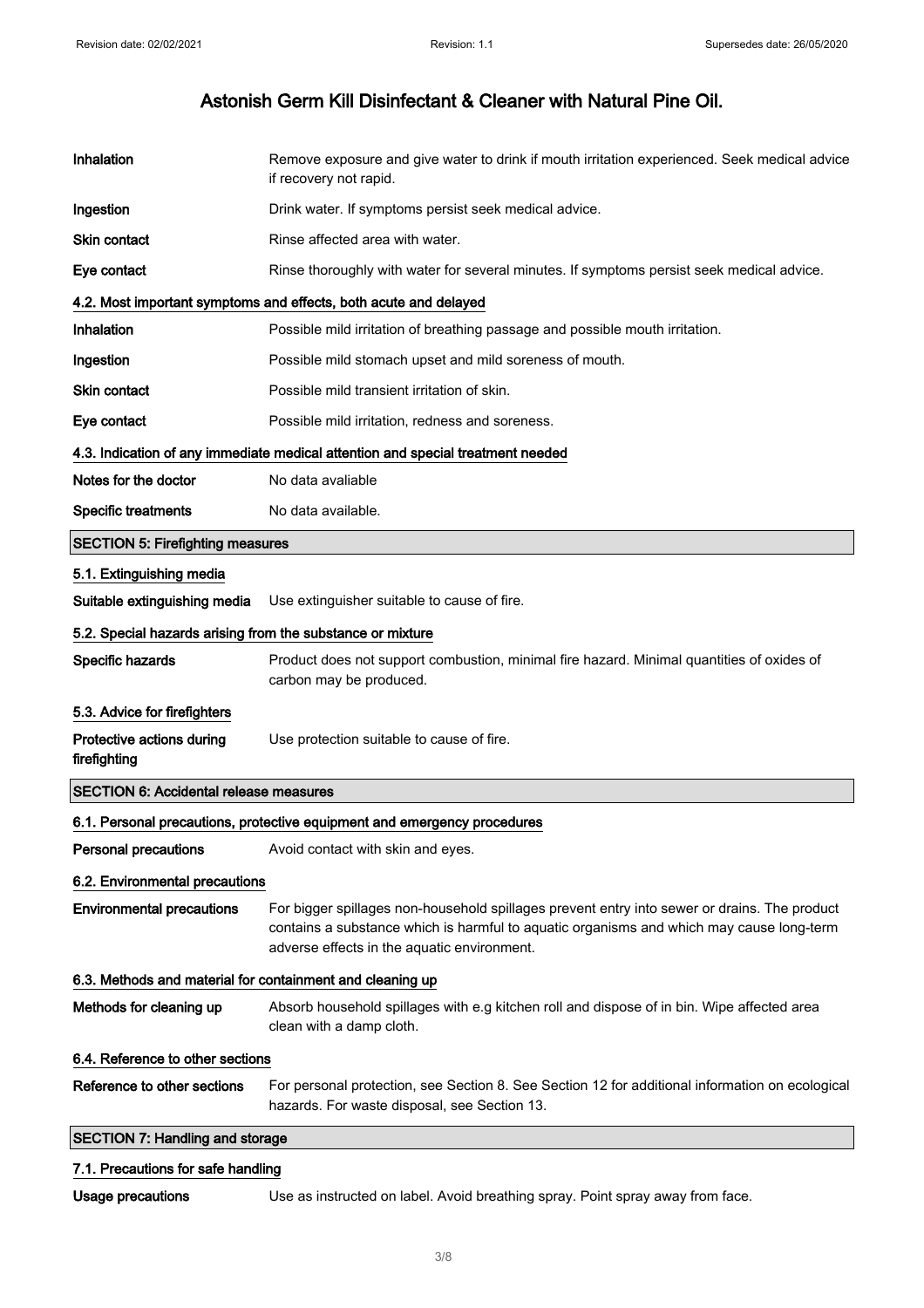| 7.2. Conditions for safe storage, including any incompatibilities     |                                                                                            |  |
|-----------------------------------------------------------------------|--------------------------------------------------------------------------------------------|--|
| <b>Storage precautions</b>                                            | Store in ambient conditions.                                                               |  |
| 7.3. Specific end use(s)                                              |                                                                                            |  |
| Specific end use(s)                                                   | Cleaning hard surfaces around the home providing antibacterial action.                     |  |
| <b>SECTION 8: Exposure controls/Personal protection</b>               |                                                                                            |  |
| 8.1. Control parameters                                               |                                                                                            |  |
| Occupational exposure limits<br><b>Butyl Diglycol</b>                 |                                                                                            |  |
| Long-term exposure limit (8-hour TWA): 10 ppm 67.5 mg/m <sup>3</sup>  |                                                                                            |  |
| Short-term exposure limit (15-minute): 15 ppm 101.2 mg/m <sup>3</sup> |                                                                                            |  |
| 8.2. Exposure controls                                                |                                                                                            |  |
| Hand protection                                                       | For users with sensitive skin, it is recommended that suitable protective gloves are worn. |  |
| <b>Environmental exposure</b><br>controls                             | This product does not pose a hazard in normal use.                                         |  |
| <b>SECTION 9: Physical and chemical properties</b>                    |                                                                                            |  |
| 9.1. Information on basic physical and chemical properties            |                                                                                            |  |
| Appearance                                                            | Clear green liquid                                                                         |  |
| Colour                                                                | Green.                                                                                     |  |
| Odour                                                                 | Pine/Herbal                                                                                |  |
| <b>Odour threshold</b>                                                | Not known.                                                                                 |  |
| рH                                                                    | pH (concentrated solution): 7.0 - 9.0                                                      |  |
| <b>Melting point</b>                                                  | Not known.                                                                                 |  |
| Initial boiling point and range                                       | Not measured (>100°C)                                                                      |  |
| Flash point                                                           | Not determined.                                                                            |  |
| <b>Evaporation rate</b>                                               | Not known.                                                                                 |  |
| <b>Evaporation factor</b>                                             | Not known.                                                                                 |  |
| Flammability (solid, gas)                                             | Does not ignite.                                                                           |  |
| Upper/lower flammability or<br>explosive limits                       | Does not ignite.                                                                           |  |
| Other flammability                                                    | Not relevant.                                                                              |  |
| Vapour pressure                                                       | Not determined.                                                                            |  |
| Vapour density                                                        | $> 1$ (Air=1)                                                                              |  |
| <b>Relative density</b>                                               | $0.995 - 1.005$ @ 20°C                                                                     |  |
| <b>Bulk density</b>                                                   | Not relevant.                                                                              |  |
| Solubility(ies)                                                       | Soluble in water                                                                           |  |
| <b>Partition coefficient</b>                                          | Not known.                                                                                 |  |
| Auto-ignition temperature                                             | Not known.                                                                                 |  |
|                                                                       |                                                                                            |  |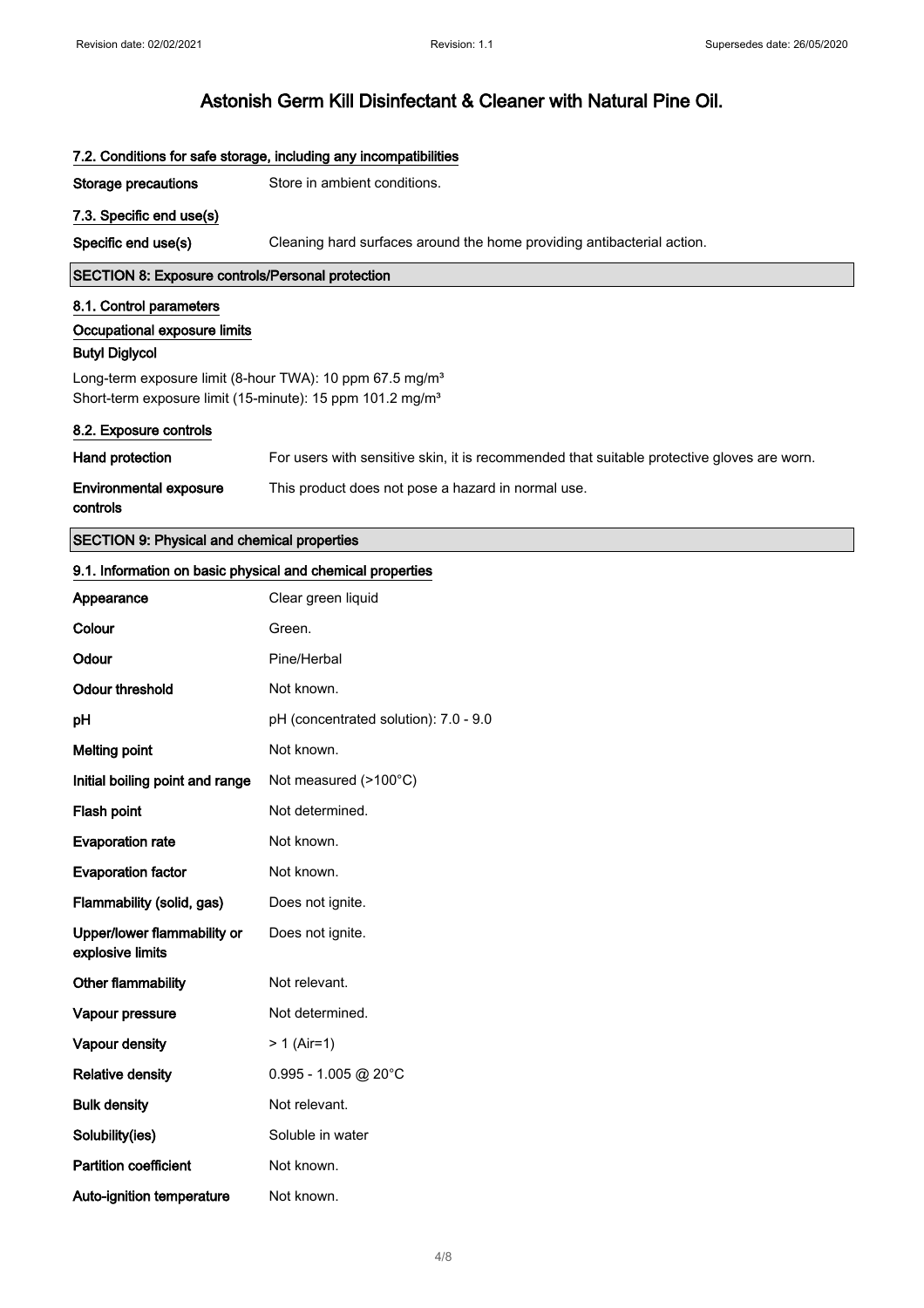| <b>Decomposition Temperature</b>      |                                                 | Not available.                                                                                                               |
|---------------------------------------|-------------------------------------------------|------------------------------------------------------------------------------------------------------------------------------|
| <b>Viscosity</b>                      |                                                 | Not measured                                                                                                                 |
| <b>Explosive properties</b>           |                                                 | None                                                                                                                         |
| of a flame                            | Explosive under the influence                   | Not considered to be explosive.                                                                                              |
| <b>Oxidising properties</b>           |                                                 | Not applicable.                                                                                                              |
| 9.2. Other information                |                                                 |                                                                                                                              |
| Other information                     |                                                 | None.                                                                                                                        |
|                                       | <b>SECTION 10: Stability and reactivity</b>     |                                                                                                                              |
| 10.1. Reactivity                      |                                                 |                                                                                                                              |
| Reactivity                            |                                                 | No reactivity hazards expected.                                                                                              |
| 10.2. Chemical stability              |                                                 |                                                                                                                              |
| <b>Stability</b>                      |                                                 | Stable under normal conditions.                                                                                              |
|                                       | 10.3. Possibility of hazardous reactions        |                                                                                                                              |
| Possibility of hazardous<br>reactions |                                                 | None under normal conditions.                                                                                                |
| 10.4. Conditions to avoid             |                                                 |                                                                                                                              |
| <b>Conditions to avoid</b>            |                                                 | None known.                                                                                                                  |
| 10.5. Incompatible materials          |                                                 |                                                                                                                              |
| Materials to avoid                    |                                                 | None known.                                                                                                                  |
|                                       | 10.6. Hazardous decomposition products          |                                                                                                                              |
| Hazardous decomposition<br>products   |                                                 | Carbon oxides.                                                                                                               |
|                                       | <b>SECTION 11: Toxicological information</b>    |                                                                                                                              |
|                                       | 11.1. Information on toxicological effects      |                                                                                                                              |
| <b>Toxicological effects</b>          |                                                 | This mixture has not been tested. Based on the avaliable data of the ingredients the<br>classification criteria are not met. |
|                                       | Toxicological information on ingredients.       |                                                                                                                              |
|                                       |                                                 | Quaternary ammonium compounds, benzyl (C12 - C16) alkyl dimethyl, chlorides                                                  |
|                                       | Acute toxicity - oral                           |                                                                                                                              |
|                                       | Acute toxicity oral (LD <sub>50</sub><br>mg/kg) | 795.0                                                                                                                        |
|                                       | <b>Species</b>                                  | Rat                                                                                                                          |
|                                       | ATE oral (mg/kg)                                | 795.0                                                                                                                        |
|                                       | Acute toxicity - dermal                         |                                                                                                                              |
|                                       | mg/kg)                                          | Acute toxicity dermal (LD <sub>50</sub> 1,560.0                                                                              |

Species Rat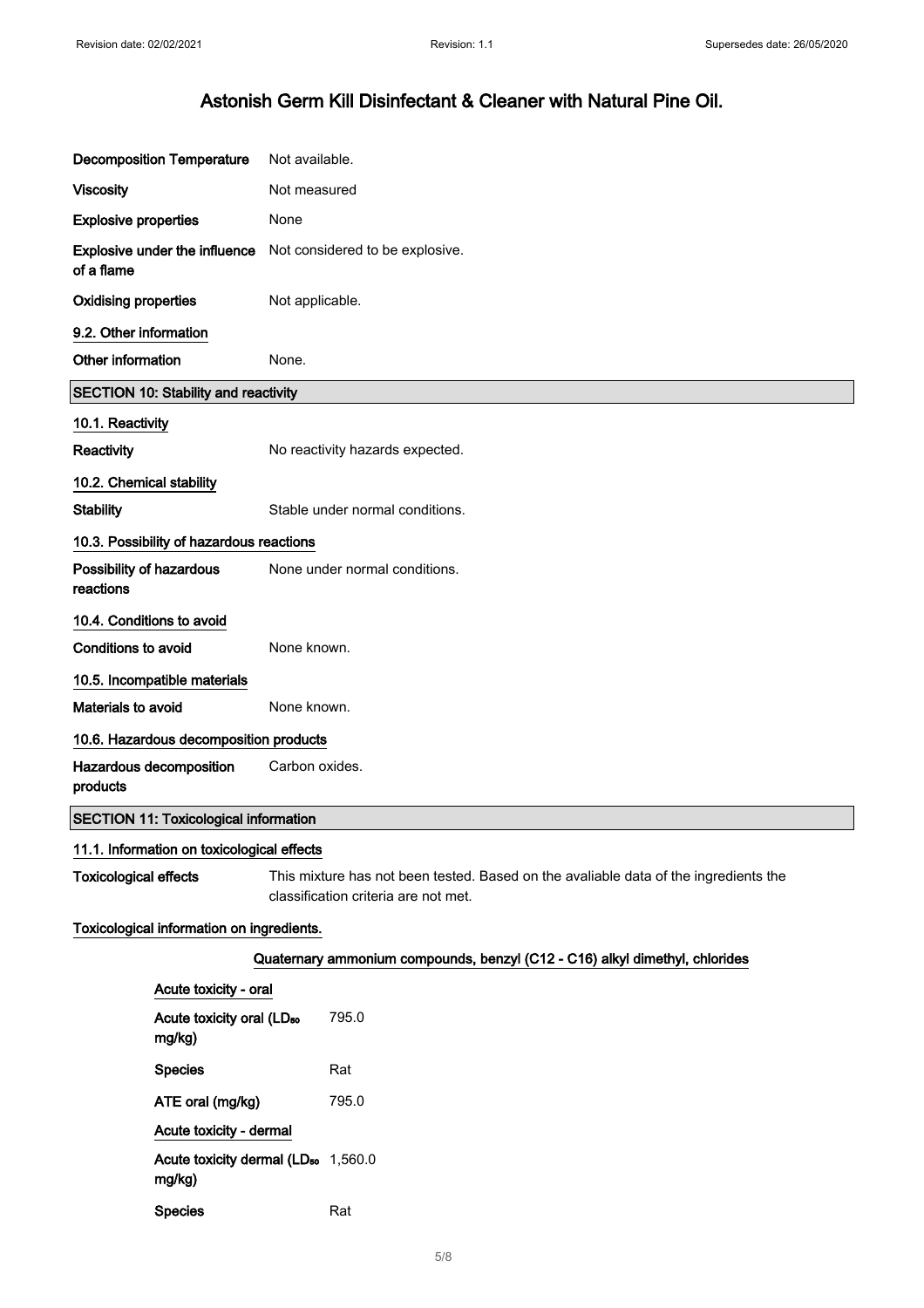## SECTION 12: Ecological information 12.1. Toxicity Toxicity Toxicity Normal use of product is not expected to pose a risk to the environment. Ecological information on ingredients. Quaternary ammonium compounds, benzyl (C12 - C16) alkyl dimethyl, chlorides Acute aquatic toxicity LE(C)<sub>50</sub> 0.01 < L(E)C50  $\leq$  0.1 M factor (Acute) 10 Acute toxicity - fish LC<sub>so</sub>, 96 hours: 1.7 mg/l, Oncorhynchus mykiss (Rainbow trout) Acute toxicity - aquatic invertebrates EC<sub>50</sub>, 48 hours: 0.03 mg/l, Daphnia magna Acute toxicity - aquatic plants EC<sub>50</sub>, 96 hours: 0.06 mg/l, Selenastrum capricornutum Acute toxicity microorganisms EC₂₀, 0.5 hour: 10 mg/l, Activated sludge Chronic aquatic toxicity M factor (Chronic) 1 12.2. Persistence and degradability Persistence and degradability Contains detergents that satisfy the bio-degradation requirements of directive 648/2004/EC. Alcohols branched/linear, ethoxylated - Readily biodegradable; >70%; 28d; aerobic; OECD Test Guideline 301A. 12.3. Bioaccumulative potential Bioaccumulative potential Not available. Partition coefficient Not known. 12.4. Mobility in soil Mobility The components of the mixture are readily absorbed into soil and are mobile in water environment. 12.5. Results of PBT and vPvB assessment Results of PBT and vPvB assessment No data available. 12.6. Other adverse effects Other adverse effects Not available. SECTION 13: Disposal considerations 13.1. Waste treatment methods General information Dispose of according to local regulations. Avoid disposing into drainage systems and into the environment. Do not allow large amounts to enter septic tanks and other such sewerage installations. Dispose of contaminated packaging in the same way as the product itself. Noncontaminated packages may be recycled. SECTION 14: Transport information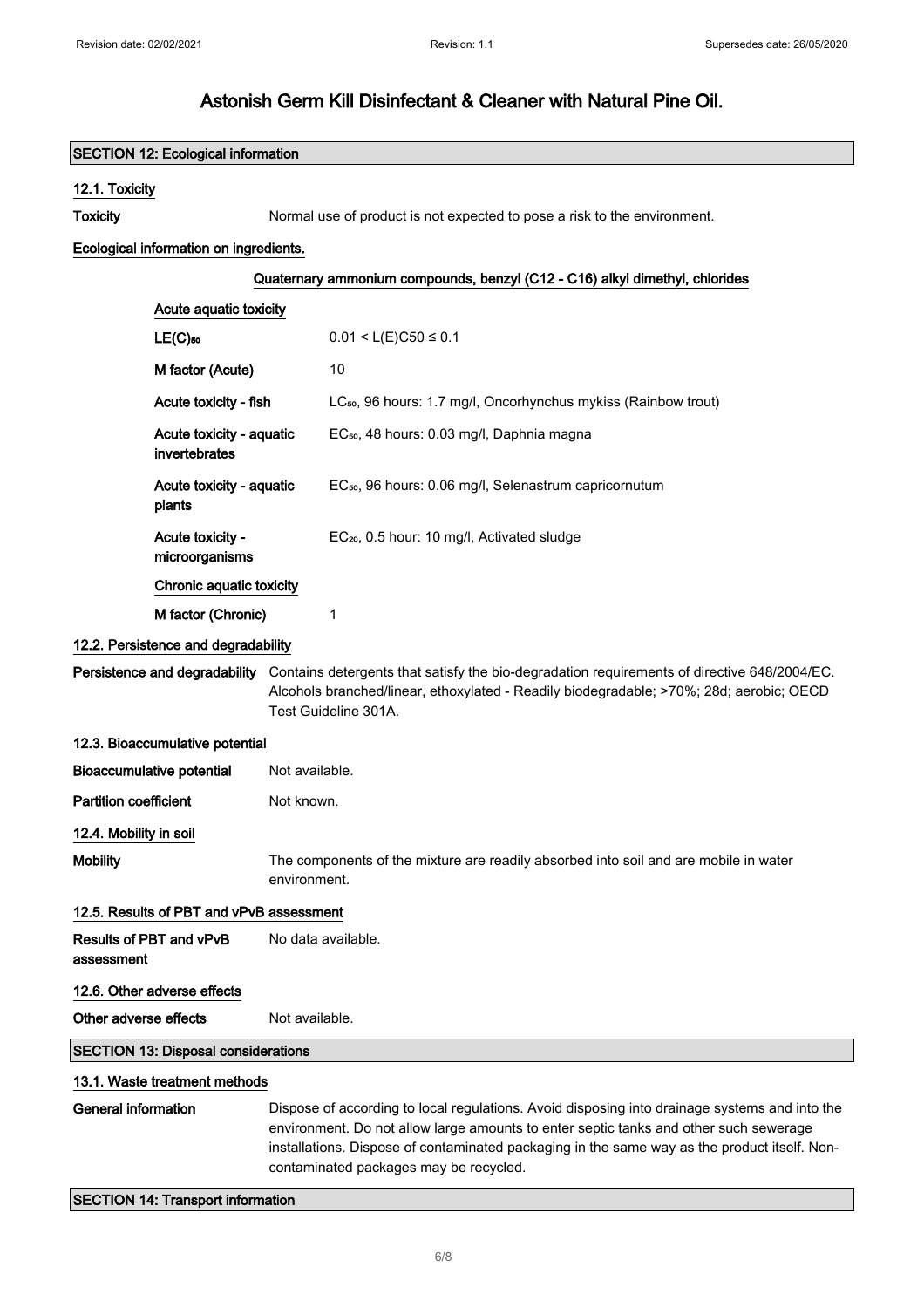General Not regulated.

#### 14.1. UN number

Not applicable.

#### 14.2. UN proper shipping name

Not applicable.

#### 14.3. Transport hazard class(es)

Not regulated.

### 14.4. Packing group

Not applicable.

#### 14.5. Environmental hazards

Environmentally hazardous substance/marine pollutant No.

#### 14.6. Special precautions for user

Not applicable.

#### 14.7. Transport in bulk according to Annex II of MARPOL and the IBC Code

#### **Transport in bulk according to** Not applicable. Annex II of MARPOL 73/78 and the IBC Code

## SECTION 15: Regulatory information 15.1. Safety, health and environmental regulations/legislation specific for the substance or mixture

| This safety data sheet is compliant with EC Regulation 1907/2006 (REACH) as adapted by   |
|------------------------------------------------------------------------------------------|
| 453/2010, Directive 67/548/EEC and EC Regulation 1272/2008 (CLP).                        |
| Dangerous Preparations Directive 1999/45/EC.                                             |
| Regulation (EC) No. 648/2004 of the European Parliament and of the Council of 31st March |
| 2004 on detergents.                                                                      |
| Biocidal Products Regulation (528/2012/EC)                                               |
|                                                                                          |

#### 15.2. Chemical safety assessment

No chemical safety assessment has been carried out.

#### SECTION 16: Other information

| Abbreviations and acronyms    | ATE: Acute Toxicity Estimate.                                                          |
|-------------------------------|----------------------------------------------------------------------------------------|
| used in the safety data sheet | CAS: Chemical Abstracts Service.                                                       |
|                               | EC <sub>50</sub> : 50% of maximal Effective Concentration.                             |
|                               | ECHA: European Chemicals Agency                                                        |
|                               | GHS: Globally Harmonized System.                                                       |
|                               | $LC_{50}$ : Lethal Concentration to 50 % of a test population.                         |
|                               | LD <sub>50</sub> : Lethal Dose to 50% of a test population (Median Lethal Dose).       |
|                               | PBT: Persistent, Bioaccumulative and Toxic substance.                                  |
|                               | REACH: Registration, Evaluation, Authorisation and Restriction of Chemicals Regulation |
|                               | (EC) No 1907/2006.                                                                     |
|                               | vPvB: Very Persistent and Very Bioaccumulative.                                        |